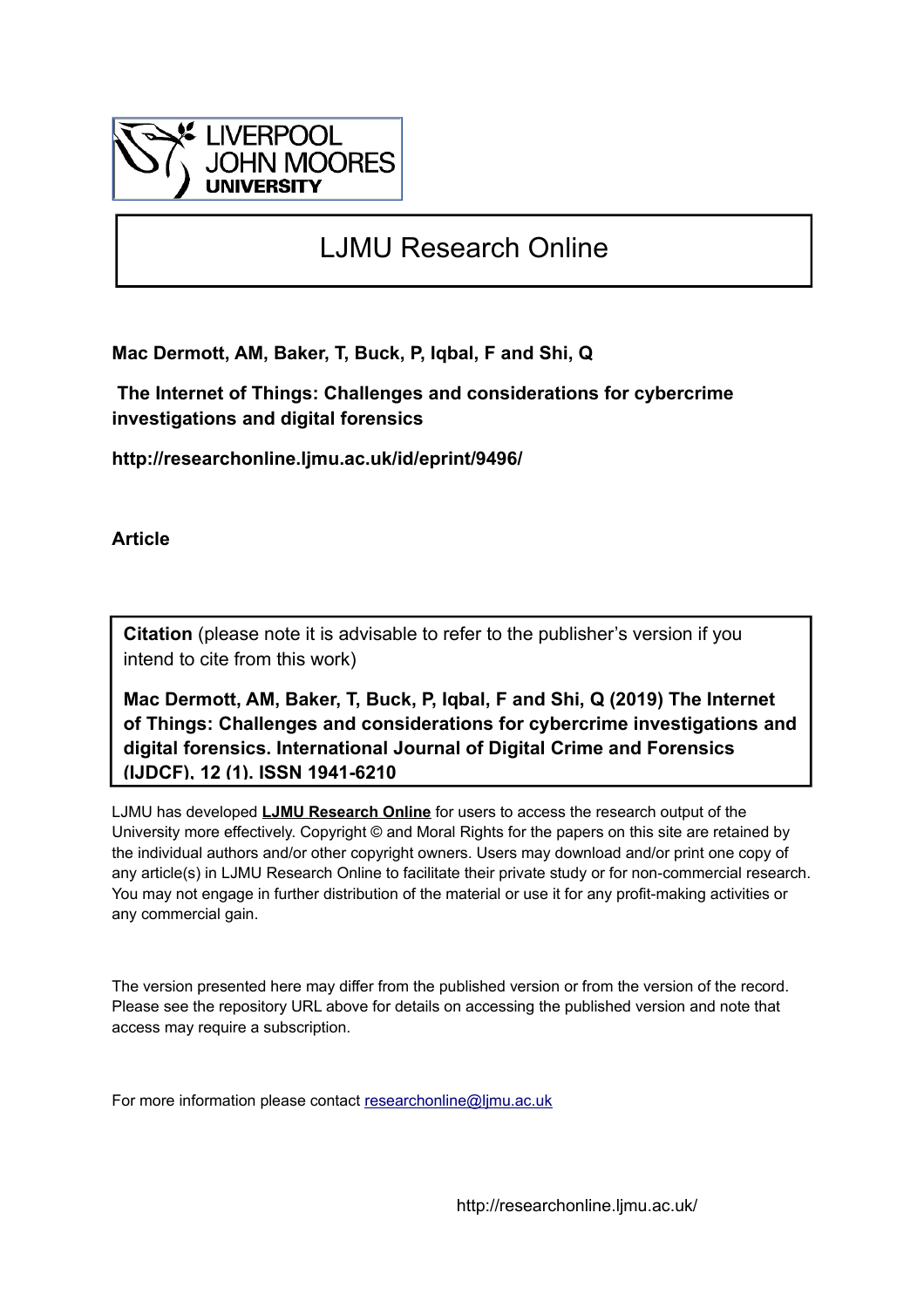# The Internet of Things: Challenges and considerations for cybercrime investigations and digital forensics

Áine MacDermott<sup>1</sup>, Thar Baker<sup>1</sup>, Paul Buck<sup>1</sup>, Farkhund Iqbal<sup>2</sup>, Qi Shi<sup>1</sup> <sup>1</sup>*Liverpool John Moores University, UK*  <sup>2</sup>*Zayed University, Abu Dhabi, UAE*

# **ABSTRACT**

*The Internet of Things (IoT) represents the seamless merging of the real and digital world, with new devices created that store and pass around data. Processing large quantities of IoT data will proportionately increase workloads of data centres, leaving providers facing new security, capacity and analytics challenges. Handling this data conveniently is a critical challenge, as the overall application performance is highly dependent on the properties of the data management service. This paper explores the challenges posed by cybercrime investigations and digital forensics concerning the shifting landscape of crime – the IoT and the evident investigative complexity – moving to the Internet of Anything (IoA)/Internet of Everything (IoE) era. IoT forensics requires a multi-faceted approach where evidence may be collected from a variety of sources such as sensor devices, communication devices, fridges, cars and drones, to smart swarms and intelligent buildings.*

Keywords: Computer Forensics, Mobile Forensics, Internet of Things, IoT, Internet of Anything, Internet of Everything, Forensic Analysis, Cybercrime Investigations, Digital Forensics.

### **INTRODUCTION**

Crime has always been a part of human society, but the means by which these crimes are committed are constantly developing and expanding. The evolving nature of technology supports criminals with new methods and tools to commit crimes. Previously, criminal investigations generally relied on the analysis of physical evidence, the study of the crime scene, speaking to and taking statements from witnesses, and interviews with suspects. Today, the criminal investigator must recognise that the evidence they have to analyse could be in an electronic or digital form (Macdermott, Baker, & Shi, 2018). The crime scene may comprise a computer system, smart and small-scale digital devices or network traffic/logs as opposed to the traditional 'physical' scene. The 'witnesses' in these cases may be computer-generated log files, metadata, or browsing history. You can prove with forensic science that someone was holding a certain weapon via DNA/fingerprints, but how do we prove that a particular suspect was the one at the keyboard at the time the crime was committed? Forensic linguistics is increasingly used within this domain to facilitate investigations by identifying actors within an exchange, determine motive and behaviours, and establish a timeline of events.

Technological developments and our increased interconnection to the Internet, and devices in our everyday lives, lead to the increase in cybercrimes. These developments and the anonymity that comes from the Internet serve as incentive for criminals, and thus lead to an increase in crimes involving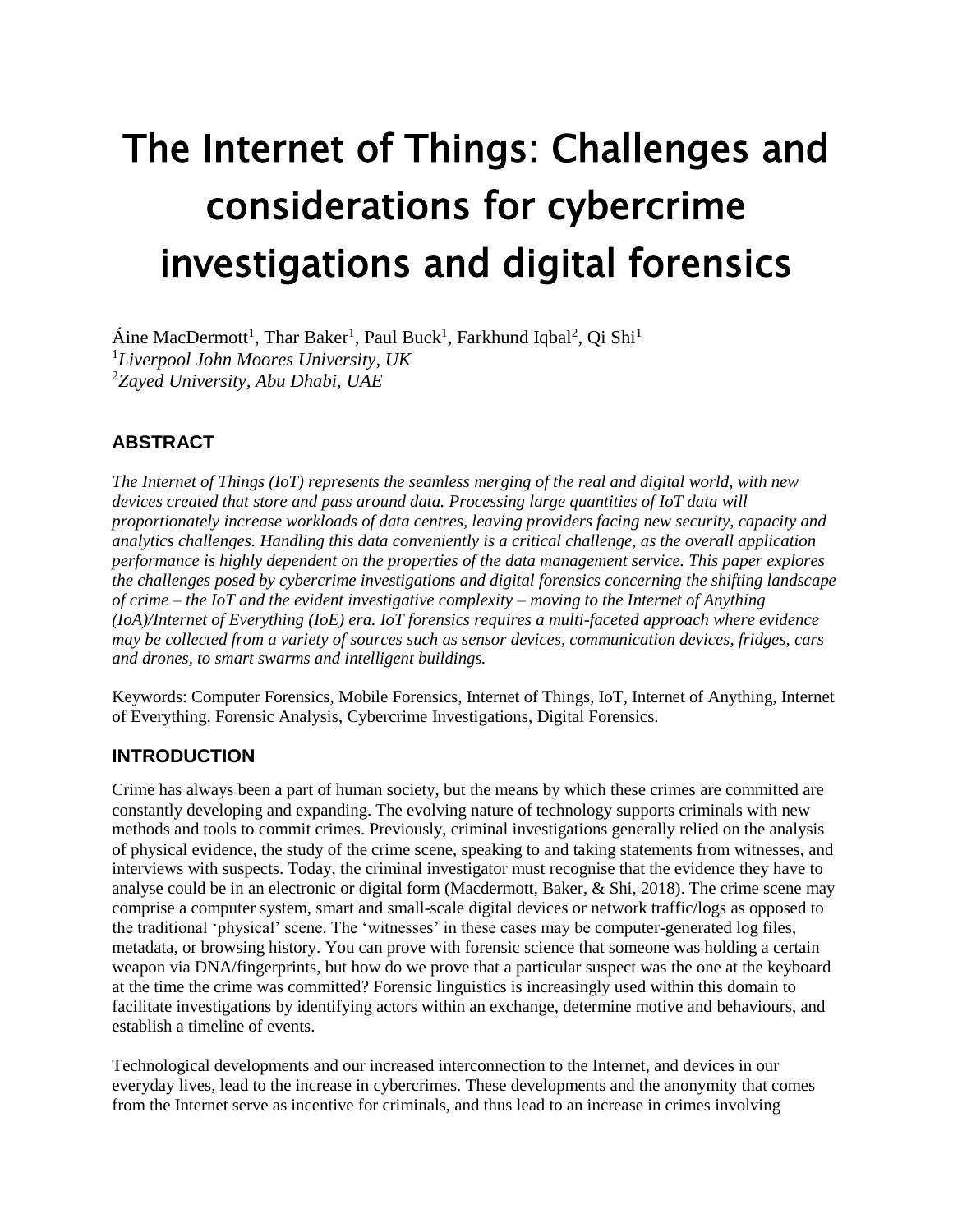computers and cybernetics. Cybercrime is a broadly defined term, which means "criminal activities carried out by computers or the Internet" (McMurdie, 2016) and consists of three main components:

- The computer used as a tool for committing the crime;
- The computer is a repository for information used or generated in the commission of a crime;
- Information residing on the computer is the target of the crime, with the intention of damaging its integrity, confidentiality or availability.

The anonymity of the Internet can create a feeling of distance, so often criminals feel removed from their crimes or have a feeling of dissociative ignorance to the effects their actions have on others. There were approximately 3.6 million cases of fraud and two million computer misuse offences in 2017, according to an official survey by The Office for National Statistics (Casciani, 2017). Cybercrime is increasingly affecting a variety of domains: government systems, large organisations, small-to-medium enterprises (SMEs), ecommerce, online banking, and critical infrastructure. Motivations differ, but cybercrime for gain is significant, much more significant than the perception of non-economic attacks, but much less in terms of volume of attempts or reported cases. The key concerns include damage to reputation, monetary loss, and effects to the confidentiality, integrity and availability of data.

With this evident increase in cybercrime, a significant challenge from an investigative standpoint is the mass of devices that can be utilised for committing the crime, and the amount of "devices of interest" to be identified, collected, and analysed at a crime scene. These devices vary in technological complexity and storage capabilities, and range from smart phones to smart watches, smart toys, gaming consoles (Xbox One, Sony PlayStation - PS3 and PS4), health wearables and drones. The increasing utilisation of cloud services in their day-to-day operations by organisations, utilisation of huge storage devices (e.g., Redundant Array of Interdependent Disk (RAID)) and the heightened emergence of smart device utilisation means that digital forensic investigations involving such systems would involve more complex digital evidence acquisition and analysis (Taylor, Haggerty, Gresty, & Hegarty, 2010). While developing standards to deal with electronic or digital evidence, it is necessary that other supporting disciplines must also evolve to assist the investigator in this new realm and ensure they are knowledgeable on suitable conduct at the crime scene.

As we look ahead to a world of expanding ubiquitous computing, the interconnection of 'Things' to an 'Internet of Things', the challenge of forensic processes such as data acquisition (both logical and physical) and extraction and analysis of data grows in this space. The main purpose of this article is to explore the key contributors to this paradigm shift and illustrate how cybercrime investigations and digital forensics are adjusting to this new wave of cybercrime. Objectives for exploring this technological advancement begin by illustrating the progression of digital forensics – from the infant computer forensics, to mobile forensics, to network/Cloud forensics – and how the focus is now shifting to IoT forensics, and inevitably IoA/IoE forensics. Imperative to this is the identification of the range of devices now involved in digital forensic investigations, making forensic processes more challenging and problematic. Future directions within the field of digital forensics and considerations are presented. The rest of the paper is organised as follows: the next section provides background on digital forensics and cybercrime investigation and the IoT paradigm is adding to the complexity, followed by digital forensics methodologies and procedures for various evidences, then potential challenges and considerations with concluding remarks and future directions.

# **BACKGROUND**

The term '*digital forensics'* was originally used as a synonym for computer forensics but has expanded to include an investigation of all devices capable of storing, processing and transmitting digital data. With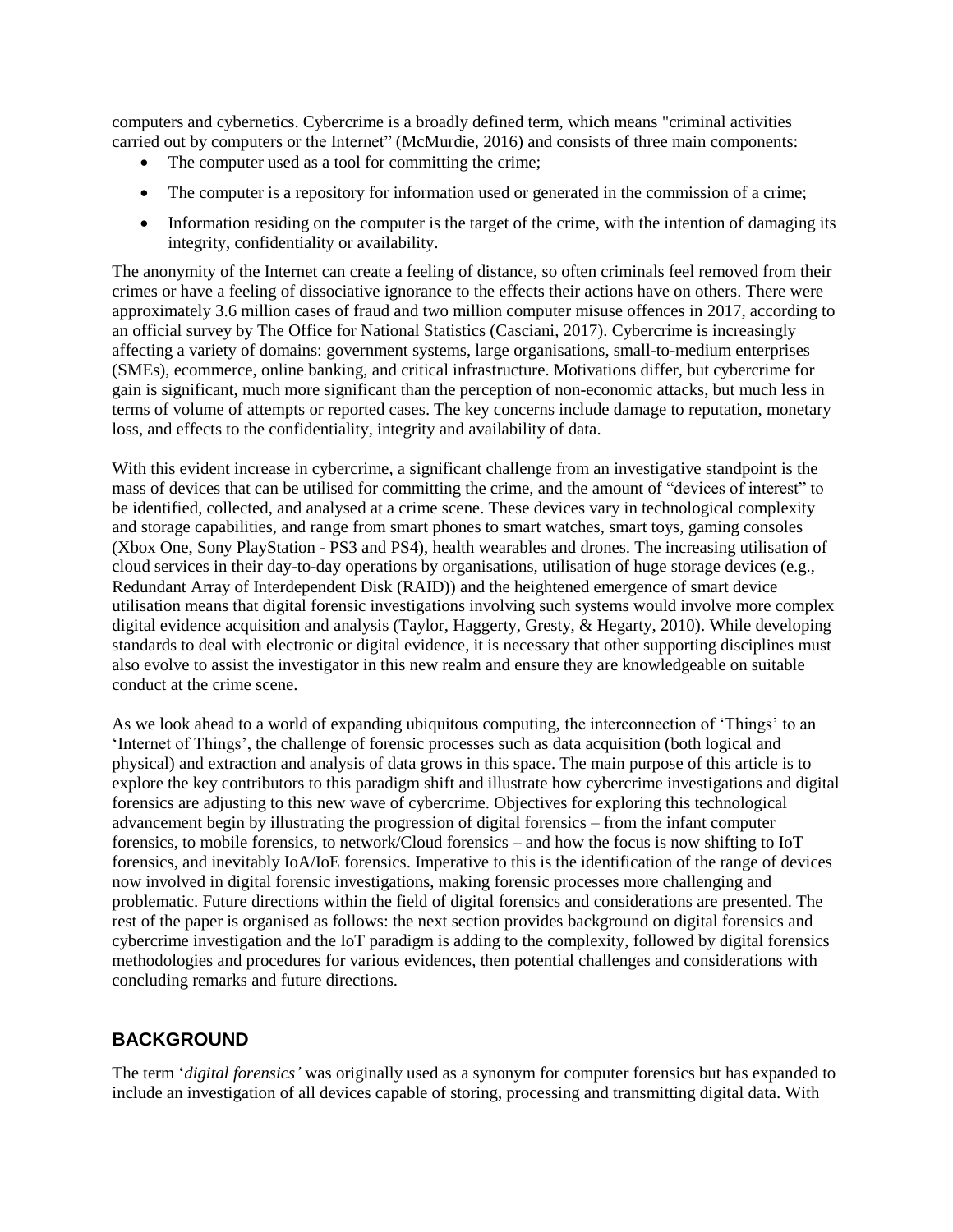roots in the personal computing revolution of the late 1970s and early 1980s, the discipline evolved in a disorganised manner during the 1990s, and it was not until the early  $21<sup>st</sup>$  century when its prominence was realised (Hausknecht & Gruičić, 2017). Despite the field's quick evolution, advancement in digital forensics is now more difficult to achieve. Its evolution is challenged heavily by the increasing popularity of digital devices and the heterogeneity of the hardware and software platforms used. For example, the plethora of file formats and operating systems (OSs) impede the creation of unified or standard tools, and the advent of smartphones that extensively use cryptography or embed digital rights management/trusted computing frameworks make collecting evidence a complex task (Caviglione, Wendzel, & Mazurczyk, 2017).

At a cybercrime investigation, digital forensic analysts scrutinise seized data and explain the current state of the digital artefact(s). Cybercrime investigations follow the standard digital forensic process and the investigations are performed on static data, in the form of digital images that have been taken using specialist software, such as FTK Imager or EnCase Forensic Imager. Typical forensic analysis includes a manual review of the material on the media and filtering files of suspicion. Reviewing the registry for suspicious information is an additional action, as is using keyword searches for evidence related to the offence in the hope that files of suspicion are found – which is a lengthy and time-consuming process. Digital forensics deals with the acquisition, preservation, examination, analysis and presentation of electronic evidence. Networked computing, wireless communications and portable electronic devices have expanded the role of digital forensics beyond traditional computer crime investigations. Practically every type of crime now involves some aspect of digital evidence; digital forensics provides the techniques and tools to articulate this evidence in legal proceedings. It has a vital role in information assurance – investigations of security breaches yield valuable information that can be used to design more secure and resilient systems (Liu, Singhal, & Wijesekera, 2017).

Network forensics techniques assist in tracking internal and external network attacks by focusing on the devices present and the communication mechanisms applied. Many network attacks are designed to block users from accessing services and providers from delivering services, i.e., Denial of Service (DoS) or Distributed Denial of Service (DDoS). Critical security issues include data integrity, user confidentiality, data and service availability, and trust among entities. Securing applications and services provided in the Cloud against cyber-attacks is hard to achieve due to the complexity, heterogeneity, and dynamic nature of such systems (Macdermott, Shi, & Kifayat, 2017). Network forensics involves identifying, capturing, discovering, and analysing network devices as well as infrastructure (Khan, Gani, Wahab, Shiraz, & Ahmad, 2016). The purpose of such an analysis is to explore digital evidence in the network traffic after the occurrence of a suspicious event. In a larger scale environment, it is the ability to sift through gigabytes of the captured network traffic and construct multiple views of that traffic benefits network security, policy enforcement, and network maintenance personnel (Corey, Peterman, Shearin, Greenberg, & Van Bokkelen, 2002). Cloud forensics is an emerging branch of network forensics, which involves post-incident analysis of systems with distributed processing, multi-tenancy, virtualisation and mobility of computations (Liu et al., 2017). In the virtual environments provided in a cloud computing system, digital forensic investigations can be troublesome due to its dynamic nature. If a software application is accessed via a cloud computing system, data is traditionally written to the OS. Evidence can be acquired in the form of registry entries or temporary Internet files, which would reside or be stored within the virtual environment and so get lost when the user exits the cloud.

Digital forensics is becoming more challenging due to the tremendous increase in computing devices and computer-enabled paradigm, providing new challenges to the distributed processing of digital data and adding to the investigative complexity. The IoT foresees the Internet as a set of intelligent, selfconfiguring, and interconnected objects in a dynamic and global infrastructure. These 'Things' or 'Objects' refer to uniquely addressable smart devices that are generally distributed endowed with sensing and actuation capabilities and equipped with limited computing resources such as CPU, memory, and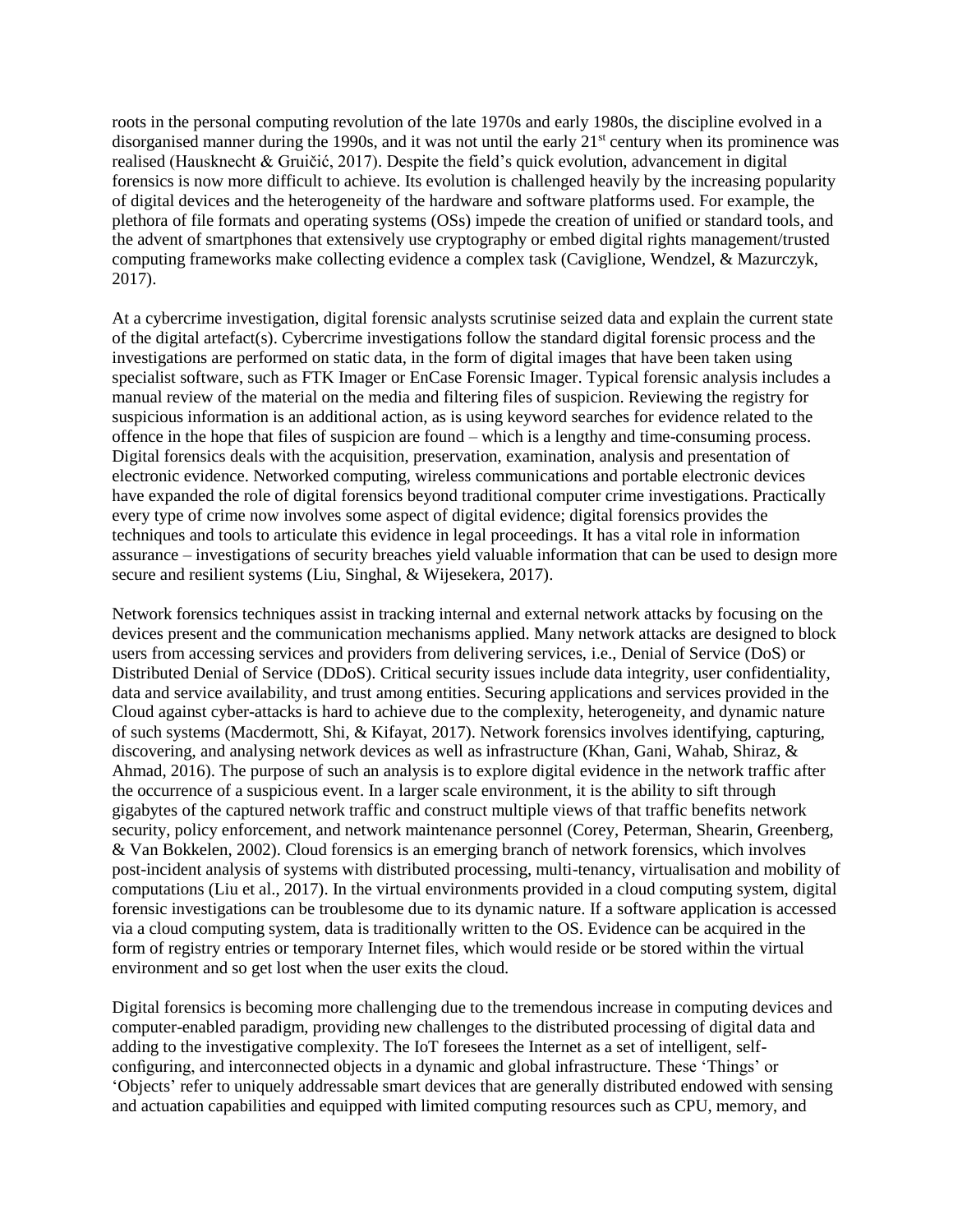network capabilities. This is evidently an integration of several technologies and communication solutions such as Radio Frequency Identification (RFID) technology, sensors and actuators (Baker, Asim, Tawfik, Aldawsari, & Buyya, 2017). To effectively deal with this fundamental change in evidence, the science of digital forensics is developing. The objective is still the same as in physical crime scenes; determining the crime, identifying and analysing the evidence, and establishing the party or parties involved. While developing standards for dealing with electronic or digital evidence, it is necessary that other supporting disciplines must also evolve to assist the investigator (Rogers, 2003). As of now, there is a standardised method for retrieving evidence from traditional devices such as hard drives and mobile phones but no clear procedures for IoT-based investigations, which we believe will require a multi-faceted approach. There are no defined principles for IoT forensics as the sphere of "devices of interest/potential evidence" continues to grow, as such; investigations will significantly rely on the mechanical and physical nature of the smart device, since evidence fingerprinting is a major challenge. Evidence can be collected from fixed sensors in homes and buildings, moving sensors built into cars and wearable devices, communication devices, cloud storage and even ISP logs.

### **CYBERCRIME INVESTIGATIONS AND DIGITAL FORENSICS**

Digital forensics has become an important tool in the fight against cybercrime via identification of computer-based and computer-assisted crime. Today's huge volumes of data, heterogeneous information and communication technologies, and borderless cyber infrastructures create new challenges for security experts and law enforcement agencies investigating cybercrimes. Pursuing cybercrime investigations can span international borders, jurisdictions, and legal systems. This issue, jointly with the huge volume and richness of information, highly heterogeneous ICT technologies, and complex modern hardware/software frameworks, raises new challenges, especially in digital forensics (Caviglione et al., 2017). Digital forensic investigations are ubiquitously utilised within law enforcement to investigate electronic media and increasingly within organisations as part of their incident response procedures (Al Fahdi, Clarke, & Furnell, 2013). Historically, the impact of e-crime or computer related crime has involved only a small proportion of victims and investigators. However, this position is changing and the impact of digital evidence within 'conventional' investigations is already widespread. Any investigation within the public or private arena is likely to involve the seizure, preservation and examination of electronic evidence, therefore digital evidence processing must form an integral part of the wider investigative process.

A 'digital forensics process model' or 'digital forensic methodology' provides a framework for procedures and processes that should be followed when engaging in a digital forensics-based investigation. An increasing number of models have been proposed, attempting to speed up the investigative process or to solve problems encountered during the forensic investigation (Du, X., Le-Khac, N. A., & Scanlon, 2017). Mocas identified the following standards for digital evidence: Duplication integrity, Authentication, Reproducibility, Non-interference, Identifiable non-interference, and Minimisation. These properties and terms establish principles for research and tools development (Mocas, 2004). For crime scene processing and evidence confiscation, the use of model or methodology is dependent upon the investigator. There are many models to choose from, each comprising the same main stages (identify, secure, analyse, present), but with differing attention focusing on different stages. For example, the "Advanced Data Acquisition Model" (ADAM) methodology (Adams, 2013) allocates considerable time for pre-planning and pre-investigative stages. The aim of the ADAM is to address the shortcomings identified in a previous review study (Adams, 2012), revealing that none of the currently available models meet the needs of practitioners and researchers.

Current models are criticised from different aspects, such as being too specific (Reith, M., Carr, C., & Gunsch, 2002), too broad (Rogers, 2006), or too complex (Selamat, S. R., Yusof, R., & Sahib, 2008). In contrast, "CFSAP" (Computer Forensics – Secure, Analyse, Present) comprises the four key elements of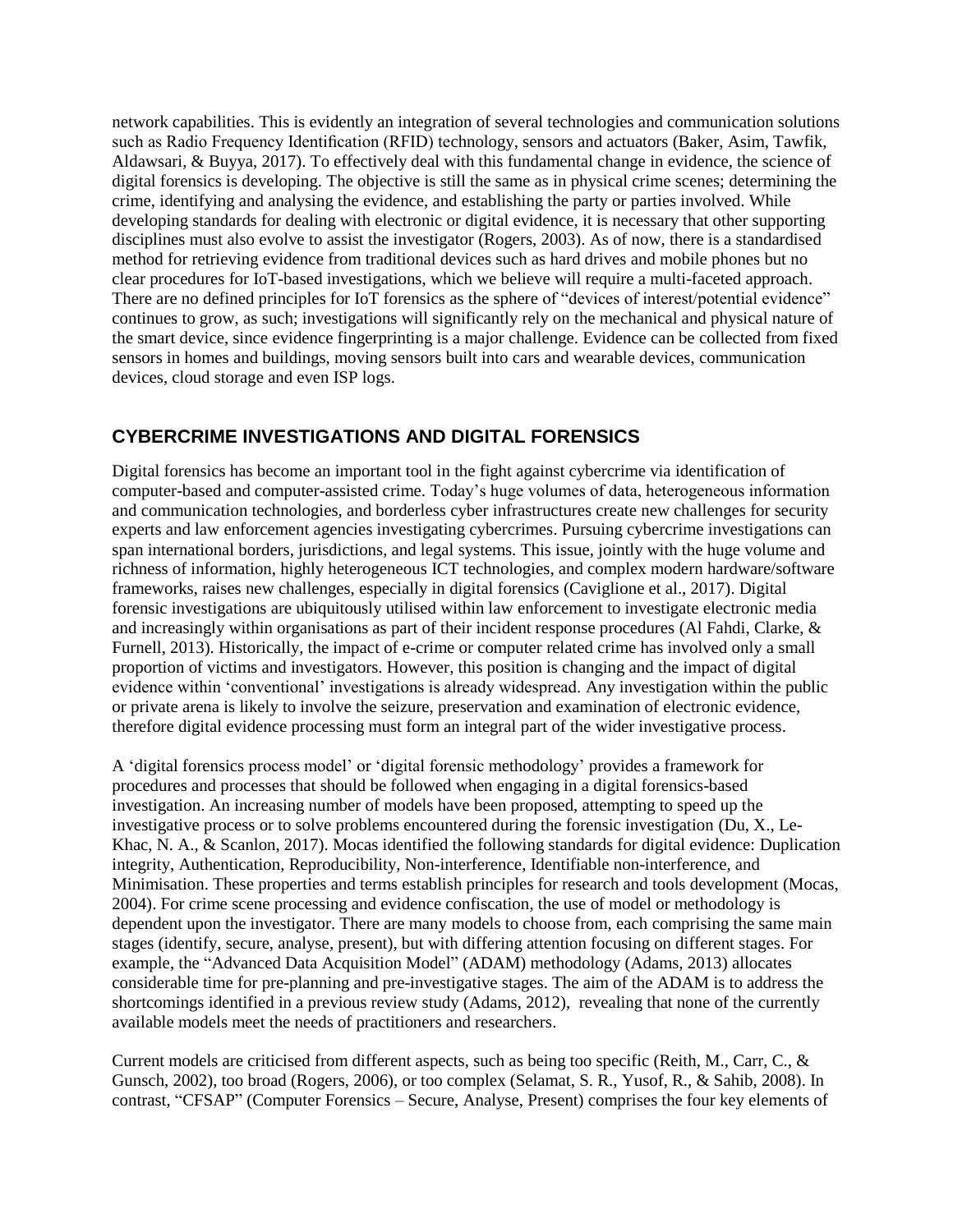computer forensics (identification, preservation, analysis, and presentation) into three steps to follow: Secure (identify sources of digital evidence, preserve digital evidence), Analyse (forensic analysis of digital evidence: extract, process, interpret), Present (Presentation of digital evidence, expert opinion and testimony) (Macdermott et al., 2018). "Framework for Reliable Experimental Design" (FRED) proposed by Horsman, focuses on the underpinning procedures involved within undertaking the reverse engineering of digital data structures and the process of extracting and interpreting digital content in a reliable way. The proposed framework is designed to be a resource for those operating within the digital forensic field, both in industry and academia, to support and develop research best practice within the discipline (Horsman, 2018). Regardless of approach, the three key stages are the collection, analysis, and presentation of evidence, but the level of emphasis and attention on other stages can differ. Depending on the scenario, there could be a need to pay more attention to other stages or to adapt the approach. There is a need for standardisation and transparency in digital forensic research methodologies to allow sufficient peer-review of practices, secondary interpretation of data and the ability to assess the reliability of findings that are offered in any contribution to knowledge (Horsman, 2018). Following a general process model is not specific enough to deal with the different types of cybercrime and the broad range of cases encountered by law enforcement.

The ACPO (Association of Chief Police Officers) guide (ACPO, 2012) underpins the current actions undertaken by investigators, regardless of forensics methodology followed within the United Kingdom. The ACPO guide details instructions for the investigator to legally obtain and analyse the evidence, but as the evidence can come in many forms and there are many scenarios, which this evidence may be involved in, there needs to be an effective framework to support this. With this reasoning, the investigator at the crime scene must follow the guidelines set by ACPO ensuring analysis of the data occurs, collecting all relevant data in an efficient and resourceful manner. The ACPO guide lists principles for computer-based electronic evidence and is listed below (ACPO, 2012):

- Principal 1: "No action taken by law enforcement agencies or their agents should change data held on a computer or storage media which may subsequently be relied upon in court."
- Principal 2: "In circumstances where a person finds it necessary to access original data held on a computer or on storage media, that person must be competent to do so and be able to give evidence explaining the relevance and the implications of their actions."
- Principle 3: "An audit trail or other record of all processes applied to computer-based electronic evidence should be created and preserved. An independent third party should be able to examine those processes and achieve the same result."
- Principle 4: "The person in charge of the investigation (the case officer) has overall responsibility for ensuring that the law and these principles are adhered to."

These principles, if followed, allow the investigator to lawfully obtain and analyse the evidence, and maintain a good chain of custody. Much of the last decade's progress concerning the shifting landscape of crime is quickly becoming irrelevant according to Garfinkel (Garfinkel, 2010) presenting "Digital Forensics Research: The Next 10 Years" at the Digital Forensics Research Conference in 2010. Garfinkel argues, "*We have been in a "Golden Age of Digital Forensics," and that the Golden Age is quickly coming to an end. Increasingly organisations encounter data that cannot be analysed with today's tools because of format incompatibility, encryption, or simply a lack of training*." The main issues identified by Garfinkel are concerned with the growing size of devices of interest, the size of storage devices (meaning longer time spent creating a forensic image), and the proliferation of OSs and file formats, which is increasing the requirements and complexity of forensic analysis tools and procedures. In the infancy of computer forensics, cases were limited to the analysis of a single device; increasingly cases require the analysis of multiple devices followed by the correlation of the collected evidence. Issues identified within the study are still prominent now in 2018 (Horsman, 2018), and the rapid embrace of the IoT/IoA era enhances these concerns (Macdermott et al., 2018).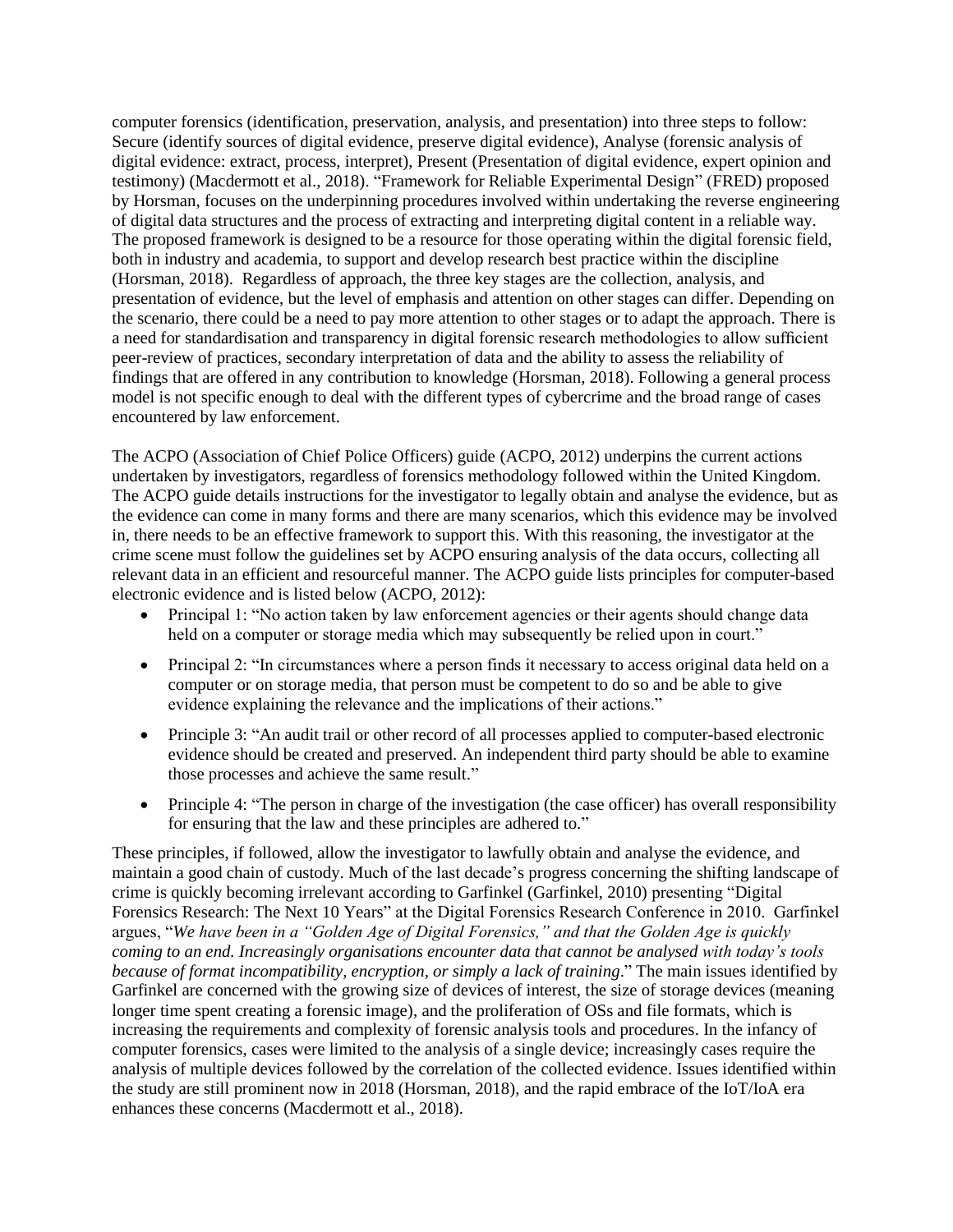IoT-based forensic investigations need to identify, preserve, analyse, and present the digital evidence collected from the IoT components. The changing landscape requires well-defined accredited tools, adaptive frameworks, and dynamic solutions tailored to the IoT/IoA paradigm. When an IoT device is identified, there is no documented method or a reliable tool to collect residual evidences from the device in a forensically sound manner. In addition, there are very limited methods to create a forensic image of a given IoT device ignoring ethical considerations when collecting evidences from devices running in a multi-tenancy environment. There can be masses of data to analyse, as the amount of digital media, storage masses can range from individual to individual, and the analysis and scrutiny of these can be extremely time consuming, especially when there is no clear objective in the case initially. The rapid implementation of connectivity in industrial control processes in critical systems, across a wide range of industries such as energy, mining, agriculture and aviation, has created the "*Industrial Internet of Things*" – IIoT. This is simultaneously opening up the possibility of new devices and processes, which were never vulnerable to such interference in the past, being hacked and tampered with, with potentially disastrous consequences (Hammond, 2016).

| Table 1. Forensic evidence per digital forensics 'category' |  |  |  |
|-------------------------------------------------------------|--|--|--|
|-------------------------------------------------------------|--|--|--|

|            | <b>Forensic evidence</b>                                                                                 |
|------------|----------------------------------------------------------------------------------------------------------|
| Computer   | The identification, preservation, collection, analysis and reporting on evidence found on computers,     |
|            | laptops, and removable storage media.                                                                    |
| Mobile     | The recovery of evidence from mobile phones, smartphones, SIM cards, PDAs, GPS devices,                  |
|            | tablets, smart toys, wearables, drones and game consoles.                                                |
| Network    | The monitoring, capture, storing and analysis of network activities or events in order to discover the   |
|            | source of security attacks, intrusions or other problem incidents. Mechanisms include traceback,         |
|            | logging, packet marking, reference heuristic base, packet analysis (dependent upon network               |
|            | monitoring setup).                                                                                       |
| Cloud      | Evidence can be distributed across several machines, most of which would be outside the control of       |
|            | the investigator, e.g., social network logs, ISPs, data in transit, online storage media, data stored by |
|            | mobile network providers. Other challenges include the dependence of forensically-valuable data on       |
|            | the cloud deployment model, large volumes of data, proprietary data formats, multiple isolated           |
|            | virtual machine instances running on a single physical machine and inadequate tools for conducting       |
|            | cloud forensics (Liu et al., 2017). Everything online means potential evidence too is stored in the      |
|            | cloud and not just locally on the device:                                                                |
|            | • Usage logs from smart homes.                                                                           |
|            | • Connection logs from smart buildings.                                                                  |
|            | • GPS data from smart cars/traffic sensors/utility devices.                                              |
| <b>IoT</b> | The recovery of evidence from devices locally (depending upon IoT device) but this could also            |
|            | encompass mobile/network/Cloud forensics. Examples include fixed sensors in homes and                    |
|            | buildings, moving sensors built into cars, wearable devices, communication devices, cloud storage,       |
|            | ISP logs, drone data, wearable technology.                                                               |

Table 1 presents forensic evidence per digital forensics 'category' – Computer-based, Mobile-based, Network-based, Cloud-based and IoT-based. Compared to traditional digital forensics, there is less certainty in where data originated from, and where it is stored, so data persistence may be a problem (Lillis, Becker, O'Sullivan, & Scanlon, 2016). Evidence extraction and analysis is also an issue with IoT devices. In IoT scenarios, persistent recording is not easily achieved due to resource constraints in embedded systems, or smart objects with limited memory and computing. IoT devices differ not only in their type but also in accessibility and interfaces, vendor-specific features, and data storage (local versus cloud-based and persistent versus volatile) (Caviglione et al., 2017). Future digital forensics tools and techniques should be engineered to support heterogeneous investigations, preserve privacy, and offer scalability. New tools are necessary to improve IoT forensics, especially because anti-forensic techniques will continue to become increasingly sophisticated (Caviglione et al., 2017). Currently digital forensic and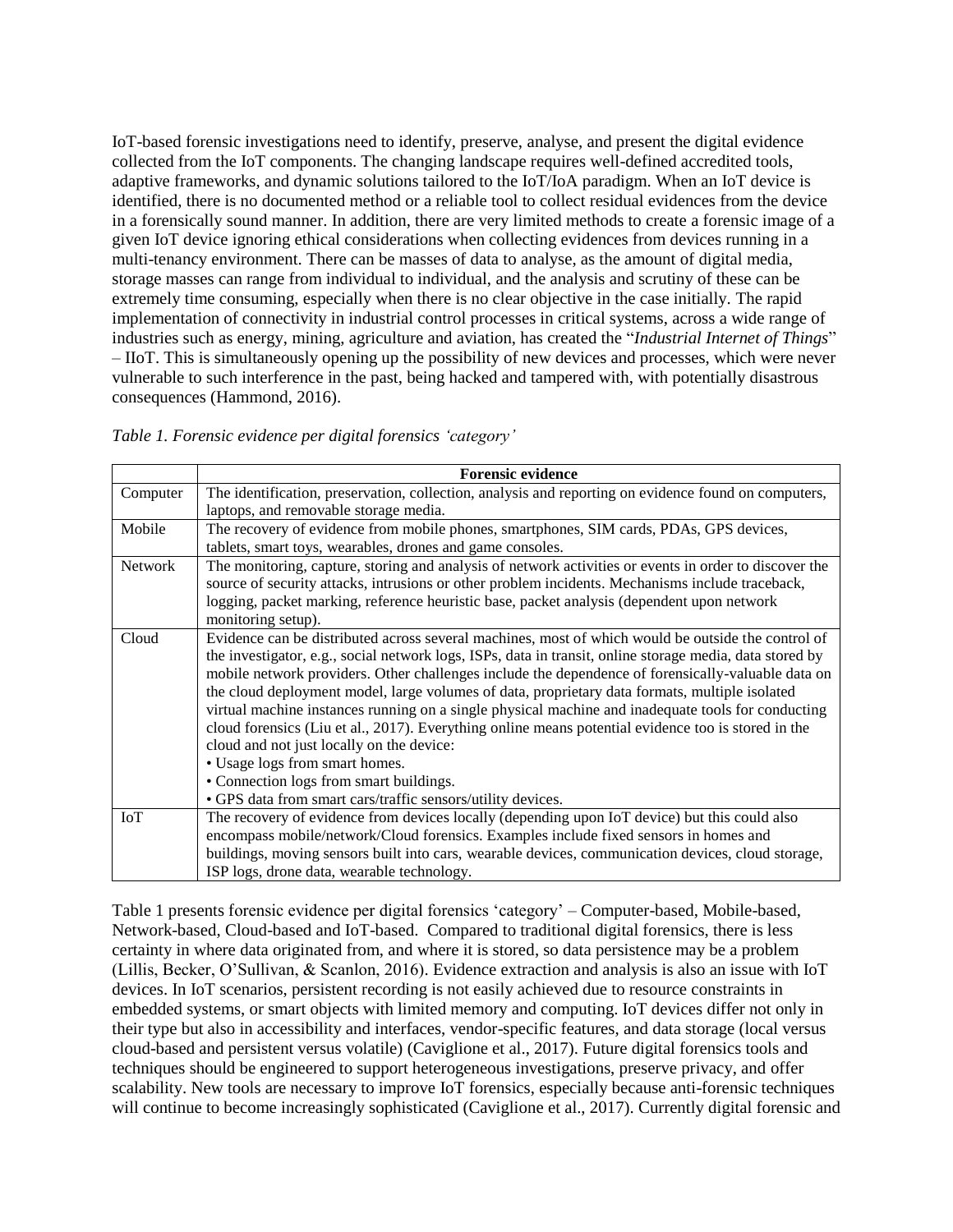cyber security experts are exploring the IoT from the perspective of a digital forensic analyst concerning evidence handling, evidence extraction, and analysis of the collected data. Many questions have yet to be answered in this emerging area. Using innovative technologies, alongside the knowledge acquired from these studies as a starting point for understanding the IoT world and IoT-ware will help in answering these questions and guiding the industry with more knowledge on IoT forensics. With the new types of devices that are part of the IoT, we must determine the best approach for ensuring they are examined in the same forensically sound manner. Evidence prioritisation via advancing crime scene methodologies and process models is essential.

## **CASE STUDY: CRIME SCENE CONSIDERATIONS AND CHALLENGES**

Digital forensics investigations undertaken by high-tech crime units or law enforcement can involve analysts with varying skillsets. While there are new and emerging technologies increasingly being used to commit crime, there could be miscommunication on the handling of these devices, which could affect ongoing cases and use of seized evidence in court. Additionally, search and seizure procedures used in the conventional computer forensic process are usually not applicable due to evidence being stored in cloud datacenters. As the digital revolution advances, consumer attitudes, beliefs and intentions have continued to evolve – more consumers are turning their homes into 'smart' homes or introducing IoT-enabled devices into their home. As such, within an IoT-based crime scene, there are a range of devices that could be located on site. Examples of potential IoT-based evidence include smart home assistants, e.g. Amazon Alexa (it could contain correspondence between smart assistants at other homes, or recent voice commands), home appliances, heating control, lighting, smart energy meters, smart plugs, doorbells, security, to name a few. Regardless of the circumstance of the investigation, there could be data residing on one or more of these devices that is vital to a case, be it, corroborating an alibi, or determining the device was used for something illegal or malicious. Additionally, compatibility and interoperability between devices is not as readily available as it seems, so many of these devices are controlled via mobile app, or through the smart home assistant. They may also be connected to different networks within the same location, or connected to another location nearby. Prior to attending a crime scene, if details are missing from the terms of the warrant, vital pieces of evidence may be missed.

The main IoT/IoA challenge from a digital forensic perspective is that of data imaging and acquisition – knowing exactly where the data is and actually acquiring the data (Macdermott et al., 2018). It is also difficult to maintain a clear chain of custody relating to the acquisition of the evidence. Essentially, IoT/IoA means that investigators are unable to conform to the ACPO guide, as it is difficult if not impossible to satisfy all ACPO principles (if the investigation is based within the UK). Almost every digital forensic investigation model should start with authorisation, planning and obtaining a warrant as this is fundamental and can be assumed as a proper standard operating procedure, leading into a strategy to navigate the digital forensic investigation further (Oriwoh, Jazani, Epiphaniou, & Sant, 2013).

Cybercrime investigators are often overwhelmed with the mass of digital evidence, so identification of items of forensic interest can be time consuming. As the digital age continues to produce an everincreasing variety of digital evidence – from drones, USB drives, CCTV footage, Micro SD cards, Xboxes, hard drives, to the broad array of mobile phones, can cause substantial case backlogs due to the individual scrutiny of device (Dolliver, Collins, & Sams, 2017). From a police perspective, this can slow down the progression of the case to the court of law where the digital evidence may be pinnacle to the case. Data integrity checking, which is the core of digital forensic process is another challenge, which is lacking uniformity due to different data imaging and acquisition approaches employed by different stakeholders at different locations performed with heterogeneous tools. Cross integrity checking and verifiability of imaged evidence in a situation where different stakeholders such as ISP, cloud service provider, law enforcement, digital forensics company are jointly working on the same forensic case will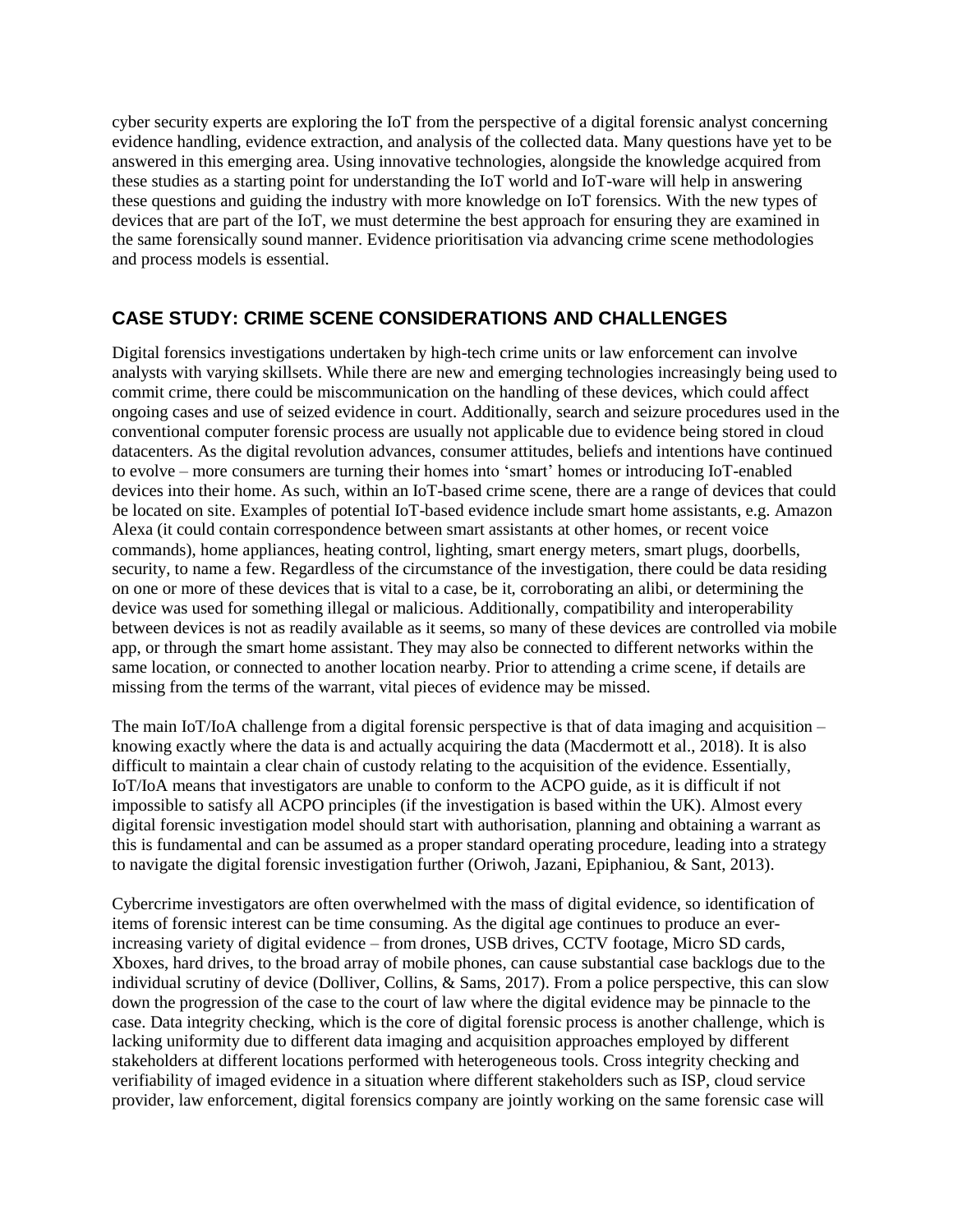remain an open question for investigators. We believe blockchain technology could be an efficient and accurate way to maintain integrity of evidence and have a clear chain of command in a collaborative investigation, but the applications will be considered in future investigations.

Encryption and cloud computing both threaten forensic visibility and both in much the same way. Cloud forensics also faces many challenges associated with traditional digital forensics. Encryption and other anti-forensic techniques are commonly used in cloud-based crimes. The limited time for which forensically important data is available is also an issue with cloud-based systems. Because said systems are continuously running data, can be overwritten at any time. Time of acquisition has also proved to be a challenging task concerning cloud forensics (Lillis et al., 2016). Tracing the origin of malicious activities or devices within an IoT environment can be challenging without monitoring architecture with forensic logging capabilities. The key to improving research is the development and adoption of standards for case data, higher-level data abstractions, and implementable models for forensic processing (Garfinkel, 2010).

Blurry network boundaries and/or edgeless networks are an issue for IoT/IoA investigations i.e., without perimeter, or less clearly defined perimeters. The location of evidence effects ease of access, possible connection to other devices, local or cloud-based, etc. All available information on an IoT device can be recorded locally or in the cloud. Local storage is usually limited; thus, the number of recorded sensor values/actuator states is kept under a certain threshold and older data might not be accessible (Caviglione et al., 2017). Additionally, time synchronisation too is a key issue here. With multiple sources, they may present different time zone references, timestamp interpretations, clock skew/drift issues, and the syntax aspects involved in generating a unified timeline (Lillis et al., 2016). Legal and jurisdiction issues are commonplace; given the fact that some investigations encompass an international scope, e.g., data residing under multiple jurisdictions, laws and regulations must evolve to enable a global standard for digital forensics (Sachowski, 2016). The multi-jurisdictional, multi-environmental nature of cases results in different applications of digital forensic principles being seen by courts in different ways; therefore the methodology employed by digital forensic practitioners will always come under scrutiny (Adams, 2012).

Oriwoh et al. (Oriwoh et al., 2013) state any digital forensics solution that fails to consider the nature of the IoT to continually grow, adapt and mutate may eventually become too structured to be of any use. With an IoT-based environment, the networks bleed into each other with Body Area Networks (BAN) moving between Wide Area Networks (WAN) as people travel from, for instance, their homes to their places of work. One ramification for digital forensic investigators will be how to handle developing efficient methods of collecting all the relevant evidence from an object of forensic interest that has travelled between multiple networks, leaving multiple digital fingerprints in its wake. This is because in the IoT domain the boundaries between BAN, Personal Area Networks/Perimeter Area Networks/Premise Area Networks (PAN), Home Area Networks (HAN) or Hospital Area Networks (HAN), Local Area Networks (LAN), Neighbourhood Area Networks (NAN), Metropolitan Area Networks (MAN) and WAN will disappear and these networks will bleed into each other as users roam from one into another.

Figure 1 (Oriwoh et al., 2013) shows the movement of IoT-ware between inter-connected networks introduces challenges for digital forensics. IoT-based forensic solutions would have to recognise IoTbased devices as they approach and join networks, and recognise when they leave. Movement of things from one network to another can have implications for forensics because of the challenge of obtaining permission at the perimeters of these disparate networks as well as within the networks (Oriwoh et al., 2013).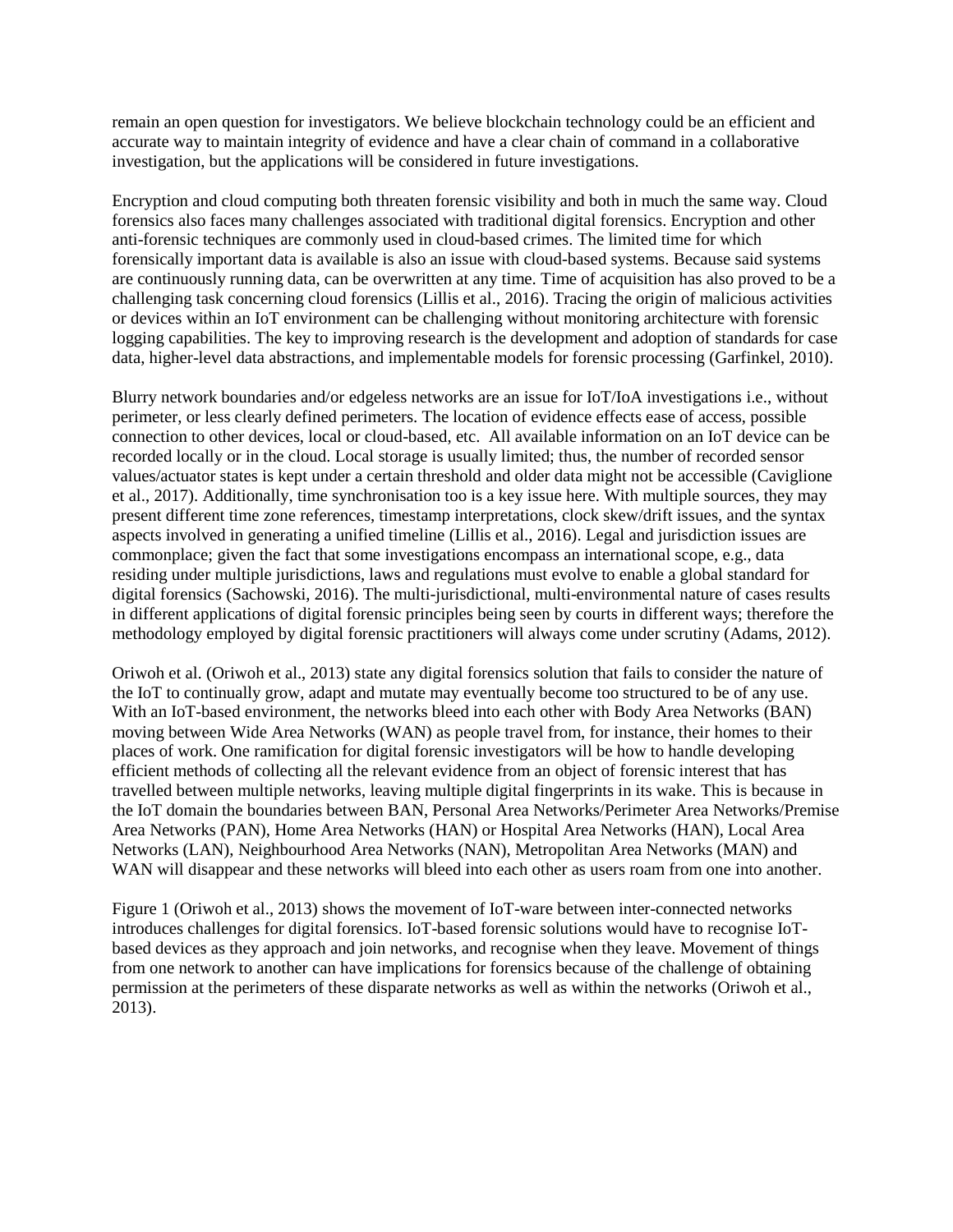

*Figure 1. Movement of IoT-ware between inter-connected networks (Oriwoh, Jazani, Epiphaniou, & Sant, 2013)*

Digital forensics will have to be able to investigate IoT components, which can range from nodes deployed in small scenarios (such as smart objects and smart watches) to those deployed in large ones (such as smart cities) – including analysis of attacks on IoT devices, and the digital forensics–aided investigations of physical-world crimes (Caviglione et al., 2017). Cloud forensics will also play a role in reinforcing cybersecurity best practices, since all data generated by IoT components will be stored on a cloud due to its scalability, capacity and convenience. Addressing security concerns will rely on a new era of digital forensics and best practices to simultaneously verify and leverage physical and digital evidence within a changing regulatory landscape (Salama, 2017). Movement of things from one network to another can have implications for forensics because of the challenge of obtaining permission at the perimeters of these disparate networks as well as within the networks.

A further challenge is that of available tools for digital forensic investigations. Increasingly investigators encounter data that cannot be analysed with today's tools because of format incompatibility, encryption, or the intricacy of the device. IoT forensics requires a multi-faceted approach where evidence may be collected from a variety of sources such as sensor devices, communication devices, cloud storage and ISP logs. Does the device hold data or is it simply middleware? For example, the Alexa enabled wireless smart speaker is a gateway for all voice commands submitted in the home. This intelligent virtual assistant interacts with a plethora of compatible IoT devices and third-party applications that leverages cloud resources (Chung, Park, & Lee, 2017). Understanding the complex cloud ecosystem that allows ubiquitous use of Alexa may be paramount for supporting IoT digital investigations in the future. Using innovative technologies, alongside the knowledge acquired from these studies as starting points for understanding the IoT world and IoT-ware will help in answering these questions and guiding more knowledge on IoT forensics. One of the major challenges to be addressed in the near future, is the creation of tools and techniques to analyse the bulk of data and report possible digital clues to the examiner for further investigation (Caviglione et al., 2017). While IoT data could be useful in investigations, the resulting clash with user privacy may lead to barriers in obtaining data and raise concerns about user data and privacy.

While cybercrime investigations and digital forensics have been affected by the identification, collection, and analysis of the vast amount of IoT devices available, there is a further challenge in the presentation of evidence. Data will often have undergone aggregation and processing using analytic functions that can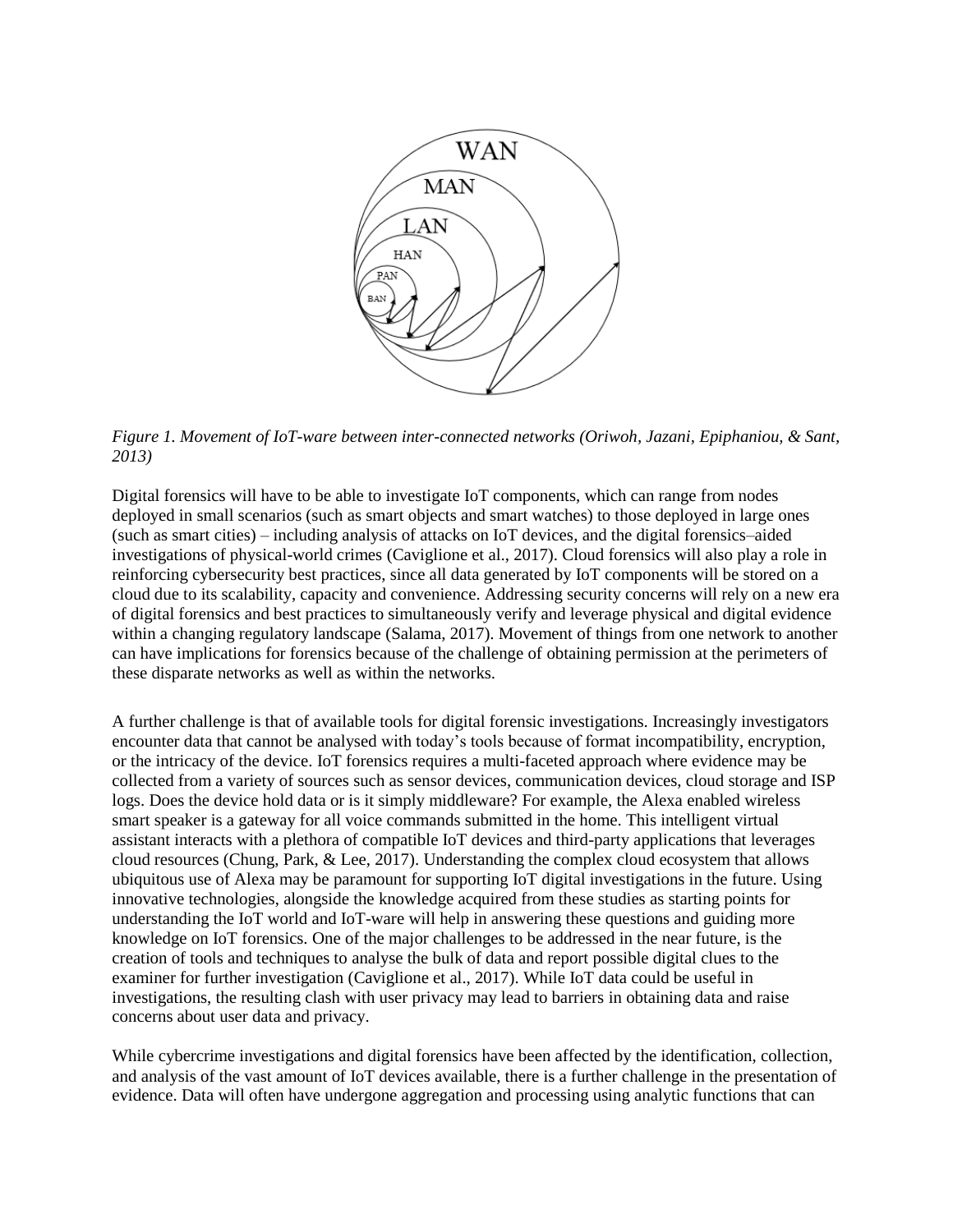alter the structure and meaning of data. The granularity and semantics of evidence from the IoT will create challenges – at the device level, lossy compression techniques may reduce the granularity of the data to preserve limited resources such as memory, battery life, network bandwidth. (Hegarty, Lamb, & Attwood, 2014). As cloud and related technologies advance, forensic investigators will find it challenging to keep pace, in the sense of identifying new forensic artifacts. Thus, there is a need for ongoing research into identifying new forensic artefacts in the cloud and related environment (e.g. multi-cloud and federated cloud, fog computing, edge computing, and IoT), considering both data-at-rest and data-intransit, as well as developing new forensically sound data collection techniques (Choo, Esposito, & Castiglione, 2017). To date, the digital investigation processes have been directed by technology being investigated and the available tools. Most of these procedures were developed for tackling different technology used in the inspected device. As a result, when underlying technology of the target device changes, new procedures have to be developed (Selamat, S. R., Yusof, R., & Sahib, 2008).

Without a clear strategy for enabling research efforts that build upon one another, forensic research will fall behind the market, tools will become increasingly obsolete, and law enforcement, military and other users of digital forensics products cannot rely on the results of forensic analysis (Garfinkel, 2010). Existing methodologies are designed for a different generation of evidence sources, and the assumption is that the objects of forensic interest will be available and accessible – while in the IoT, objects of forensics interest may not always be available or accessible. IoT usage creates a point of interaction between the cyber and physical worlds, making digital IoT forensics an effective way to collect information about the non-digital environment as well. Once the forensic investigators have located the suspected medium that has communicated with respected device, the forensic investigator could proceed with triage examination. During this period a very careful investigation is required as fragile data play a huge role in IoT forensic investigations. The most common device or platforms that need to cope with are router, gateway, Cloud platforms and Fog platforms. The collection of this device or platform also could be known as server cluster. The concept of IoT forensic in cloud and fog environment require a new mindset where some data will not be available, some data will be suspect, and some data will be court ready and can fit into the traditional network forensic mode (Perumal, Md Norwawi, & Raman, 2015).

### **CONCLUSION**

Due to the tremendous influx of IoT-connected devices, it has become a necessity to develop a new process to investigate IoT-related incidents. Challenges for IoT-based forensic investigations include the increasing number of objects of forensic interest, relevance of identified and collected devices, blurry network boundaries, and edgeless networks. Containing an IoT breach is increasingly challenging – evidence is no longer restricted to a PC or mobile device, but can be found in vehicles, RFID cards, and smart devices. Addressing security concerns will rely on a new era of digital forensics and best practices to simultaneously verify and leverage physical and digital evidence within a changing regulatory landscape. While there are no defined principles for IoT forensics, investigations will significantly rely on the mechanical and physical nature of the smart device, since identifying evidence sources is a major challenge. Currently digital forensic and cyber security investigators are exploring the IoT concerning evidence handling, evidence extraction, and analysis of the collected data. Evidence can be collected from fixed sensors in homes and buildings, moving sensors built into cars and wearable devices, communication devices, cloud storage and even ISP logs. We expect that the practical study of this emerging field will identify methods for performing IoT-based digital forensics analysis. The study and presentation of considerations for the IoT/IoE area will lay a foundation for the forensic soundness and reliability of digital forensic processes in these future crime scenes.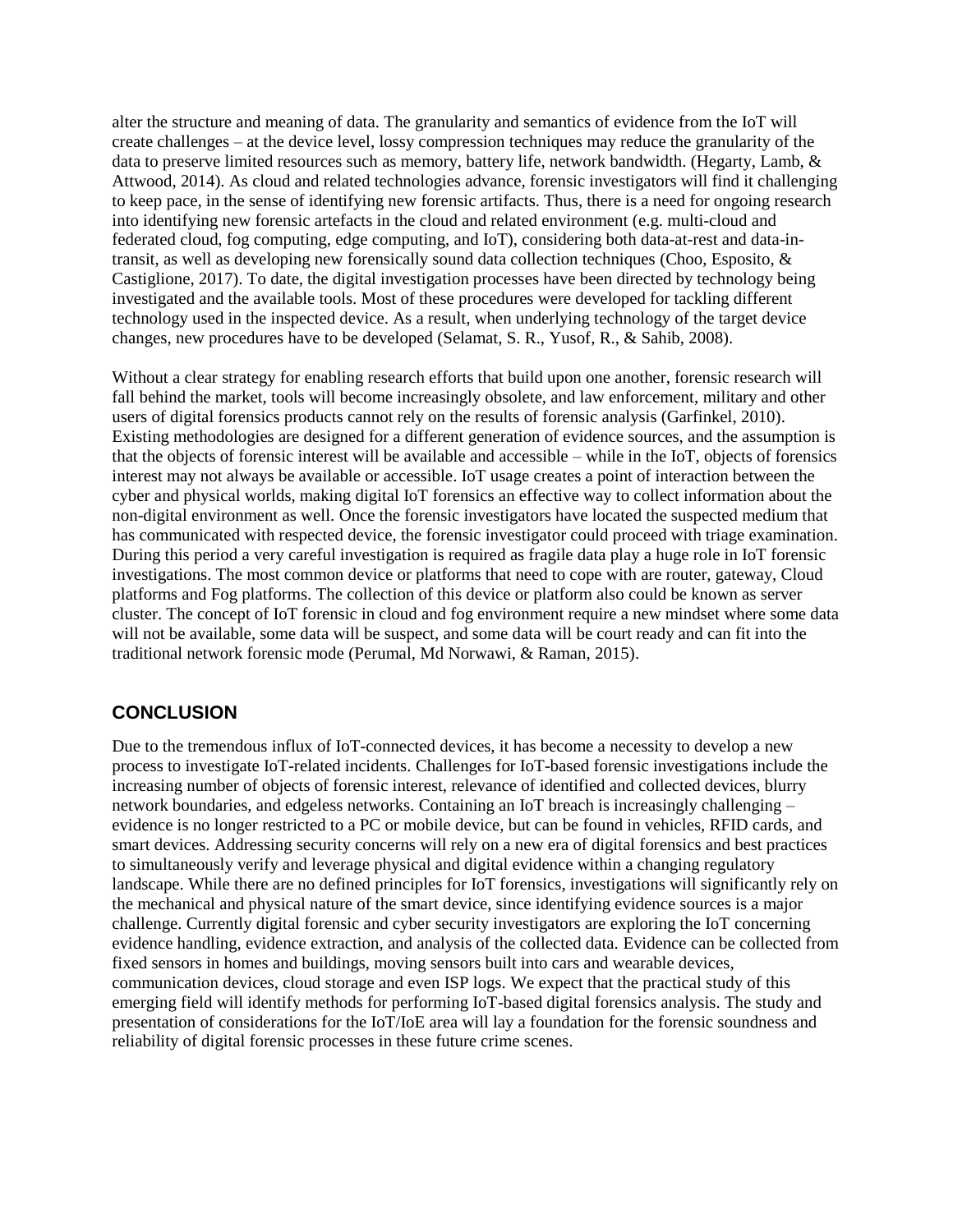#### **REFERENCES**

- ACPO. (2012). ACPO Good Practice Guide for Digital Evidence. *Association of Chief Police Officers of England, Wales & Northern Ireland*, *5*(March), 41. Retrieved from http://www.digital-detective.net/digital-forensicsdocuments/ACPO\_Good\_Practice\_Guide\_for\_Digital\_Evidence\_v5.pdf%0Ahttp://www.ac po.police.uk/documents/crime/2014/Revised Good Practice Guide for Digital Evidence\_Vers 5\_Oct 2011\_Website.pdf
- Adams, R. B. (2012). The Advanced Data Acquisition Model (ADAM): A Process Model for Digital Forensic Practice. *Journal of Digital Forensics, Security and Law*, *8*(4), 1–254. Retrieved from http://researchrepository.murdoch.edu.au/14422/2/02Whole.pdf
- Adams, R. B. (2013). *The Advanced Data Acquisition Model (ADAM): A process model for digital forensic practice.* Murdoch University. Retrieved from http://researchrepository.murdoch.edu.au/14422/2/02Whole.pdf
- Al Fahdi, M., Clarke, N. L., & Furnell, S. M. (2013). Challenges to digital forensics: A survey of researchers & practitioners attitudes and opinions. *2013 Information Security for South Africa - Proceedings of the ISSA 2013 Conference*, 1–8. http://doi.org/10.1109/ISSA.2013.6641058
- Baker, T., Asim, M., Tawfik, H., Aldawsari, B., & Buyya, R. (2017). An energy-aware service composition algorithm for multiple cloud-based IoT applications. *Journal of Network and Computer Applications*, *89*(August 2016), 96–108. http://doi.org/10.1016/j.jnca.2017.03.008
- Casciani, D. (2017). Cybercrime and fraud scale revealed in annual figures. Retrieved January 19, 2017, from http://www.bbc.co.uk/news/uk-38675683
- Caviglione, L., Wendzel, S., & Mazurczyk, W. (2017). The Future of Digital Forensics: Challenges and the Road Ahead. *IEEE Security Privacy*, *15*(6), 12–17. http://doi.org/10.1109/MSP.2017.4251117
- Choo, K. K. R., Esposito, C., & Castiglione, A. (2017). Evidence and Forensics in the Cloud: Challenges and Future Research Directions. *IEEE Cloud Computing*, *4*(3), 14–19. http://doi.org/10.1109/MCC.2017.39
- Chung, H., Park, J., & Lee, S. (2017). Digital forensic approaches for Amazon Alexa ecosystem. *Digital Investigation*, *22*, S15–S25. http://doi.org/10.1016/j.diin.2017.06.010
- Corey, V., Peterman, C., Shearin, S., Greenberg, M. S., & Van Bokkelen, J. (2002). Network forensics analysis. *IEEE Internet Computing*, *6*(6), 60–66. http://doi.org/10.1109/MIC.2002.1067738
- Dolliver, D. S., Collins, C., & Sams, B. (2017). Hybrid approaches to digital forensic investigations: A comparative analysis in an institutional context. *Digital Investigation*, *23*, 124–137. http://doi.org/10.1016/j.diin.2017.10.005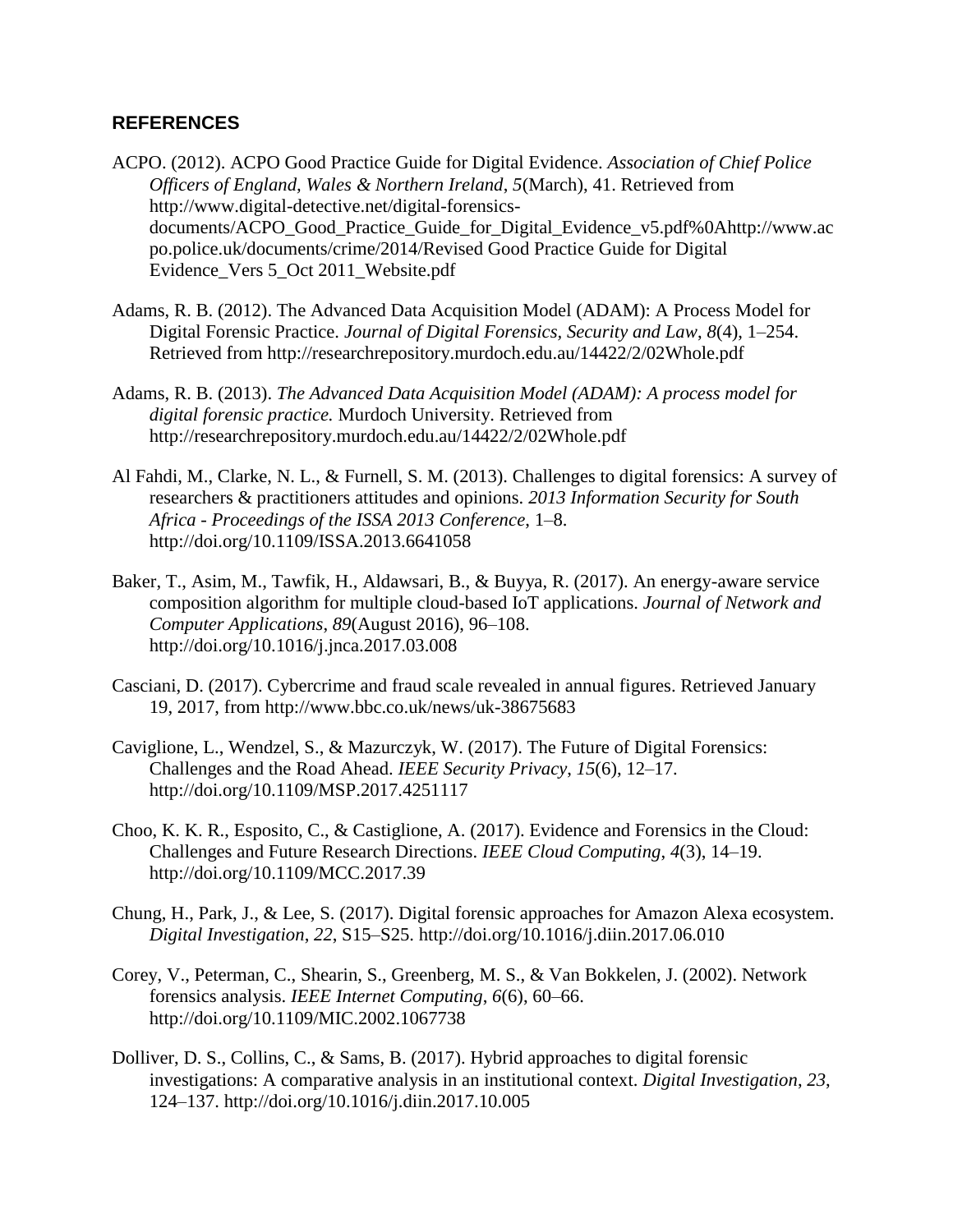- Du, X., Le-Khac, N. A., & Scanlon, M. (2017). Evaluation of Digital Forensic Process Models with Respect to Digital Forensics as a Service., *arXiv prep*.
- Garfinkel, S. L. (2010). Digital forensics research: The next 10 years. *Digital Investigation*, *7*, 64–73. http://doi.org/10.1016/j.diin.2010.05.009
- Hausknecht, K., & Gruičić, S. (2017). Anti-computer forensics. In *2017 40th International Convention on Information and Communication Technology, Electronics and Microelectronics (MIPRO)* (pp. 1233–1240).
- Hegarty, R. C., Lamb, D. J., & Attwood, A. (2014). Digital Evidence Challenges in the Internet of Things. In *Proceedings of the Tenth International Network Conference (INC 2014)* (pp. 163–172).
- Horsman, G. (2018). Framework for Reliable Experimental Design (FRED): A research framework to ensure the dependable interpretation of digital data for digital forensics. *Computers and Security*, *73*, 294–306. http://doi.org/10.1016/j.cose.2017.11.009
- Khan, S., Gani, A., Wahab, A. W. A., Shiraz, M., & Ahmad, I. (2016). Network forensics: Review, taxonomy, and open challenges. *Journal of Network and Computer Applications*, *66*, 214–235. http://doi.org/10.1016/j.jnca.2016.03.005
- Lillis, D., Becker, B., O'Sullivan, T., & Scanlon, M. (2016). Current Challenges and Future Research Areas for Digital Forensic Investigation. http://doi.org/10.13140/RG.2.2.34898.76489
- Liu, C., Singhal, A., & Wijesekera, D. (2017). Identifying Evidence for Cloud Forensic Analysis. In G. Peterson & S. Shenoi (Eds.), *Advances in Digital Forensics XIII* (pp. 111–130). Cham: Springer International Publishing.
- Macdermott, Á., Baker, T., & Shi, Q. (2018). IoT Forensics: Challenges For The IoA Era. In *9th IFIP International Conference on New Technologies Mobility and Security (NTMS)* (pp. 1– 5). Paris, France. http://doi.org/10.1109/NTMS.2018.8328748
- Macdermott, Á., Shi, Q., & Kifayat, K. (2017). Distributed attack prevention using Dempster-Shafer theory of evidence. In Springer Verlag (Ed.), *ICIC 2017. Lecture Notes in Computer Science, vol 10363. In: Huang DS., Hussain A., Han K., Gromiha M. (eds) Intelligent Computing Methodologies.* (pp. 203–212). Springer, Cham.
- McMurdie, C. (2016). The cybercrime landscape and our policing response. *Journal of Cyber Policy*, *1*, 85–93.
- Mocas, S. (2004). Building theoretical underpinnings for digital forensics research. *Digital Investigation*, *1*(1), 61–68. http://doi.org/10.1016/j.diin.2003.12.004
- Oriwoh, E., Jazani, D., Epiphaniou, G., & Sant, P. (2013). Internet of Things Forensics: Challenges and Approaches. *Proceedings of the 9th IEEE International Conference on Collaborative Computing: Networking, Applications and Worksharing*.